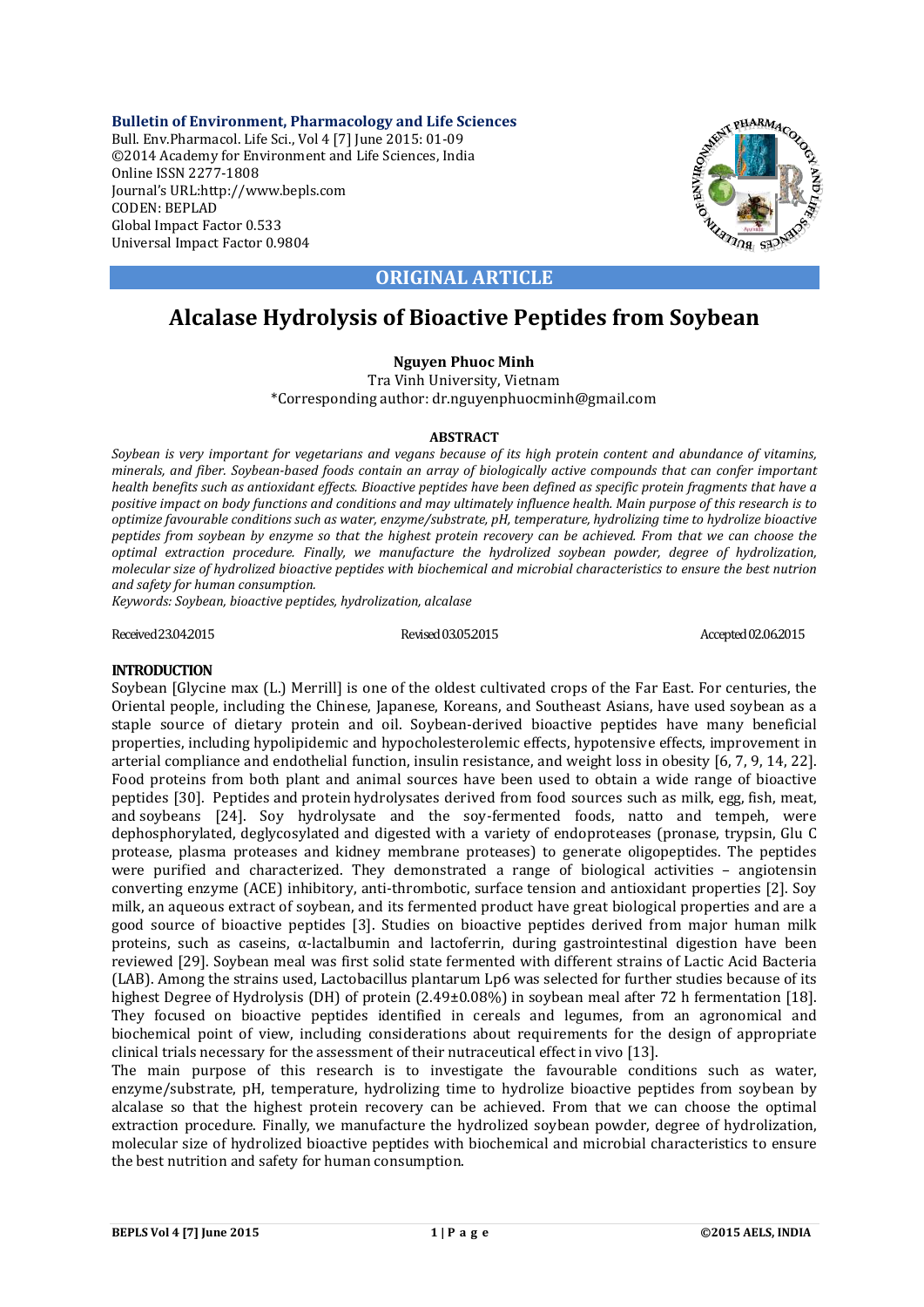## **MATERIAL AND METHOD**

#### **Material**

Soybean is collected in HCM City, Vietnam. Alcalase enzyme is originated from Novozymes – Denmark. **Research method**

In this research, we examine soybean hydrolysis by alcalase. Target functions include optimal hydrolyzing conditions on soybean substrate, biological characteristics of the hydrolized products, degree of hydrolization, composition and content of acid amin.

| Table 1. Target functions to investigate during soybean protein hydrolysis |                                                        |                                                                                                                                                                     |                                |  |  |  |
|----------------------------------------------------------------------------|--------------------------------------------------------|---------------------------------------------------------------------------------------------------------------------------------------------------------------------|--------------------------------|--|--|--|
|                                                                            | <b>Examined functions</b>                              | <b>Fixed functions</b>                                                                                                                                              | <b>Target functions</b>        |  |  |  |
| Soybean: water                                                             | 1.0:3.0, 1.0:3.5, 1.0:4.0,<br>$1.0:4.5, 1.0:5.0$ (w/w) | Ratio of enzyme: substrate 1%<br>pH <sub>7</sub><br>Temperature 50 <sup>o</sup> C<br>Time 180 minutes                                                               | Soluble<br>protein<br>recovery |  |  |  |
| Ratio of<br>enzyme/<br>substrate                                           | 0; 0.5; 1.0; 1.5; 2.0; 2.5<br>$($ % w/w)               | Ratio of soybean : water in the previous experiment<br>pH 7<br>Temperature 50 <sup>o</sup> C<br>Time 180 minutes                                                    |                                |  |  |  |
| pH                                                                         | 5.0; 5.5; 6.0; 6.5; 7.0                                | Ratio of soybean: water in the previous experiment<br>Ratio of enzyme: substrate in the previous<br>experiment<br>Temperature 50 <sup>o</sup> C<br>Time 180 minutes |                                |  |  |  |
| Temperature                                                                | 40, 45, 50, 55, 60 $(°C)$                              | Ratio of substrate concentration, enzyme: substrate,<br>pH in the previous experiments.<br>Time 180 minutes                                                         |                                |  |  |  |
| Time                                                                       | 60, 90, 120, 150,<br>180.<br>210 (minutes)             | Ratio of soybean: water, enzyme: substrate, pH,<br>temperature in the previous experiments.                                                                         |                                |  |  |  |

# **Testingmethod**

We determine the total protein by Kjeldahl method; the moisture content by drying to constant weight; the total lipid by Sholext method; peroxit value by titration; the total soluble protein by Lowry method ; the degree of hydrolysis by comparing the linkage of cut peptides with the total linkage of peptides; molecular size by electrophoresis (SDS-PAGE); protease activity by Anson method; acid amin by gas chromatography GC-FID (EZ-Faast); microorganism: *E. Coli (*QCVN 5518 -1: 2007*), S. aureus (*QCVN 4830 - 1: 2005*), L. monocytogenes (*QCVN 7700 – 2: 2007*), Salmonella (*QCVN 4829: 2005*).*

#### **Statistical analysis**

All data are processeed by ANOVA, Statgraphics, RSM (Response Surface Method) on Modde 5.0

#### **RESULT & DISCUSSION Composition on soybean**

#### **Table 2. Composition in raw soybean**

| <b>Parameter</b> | Calculated on wet basic (%) | Calculated on dry basic (%) |
|------------------|-----------------------------|-----------------------------|
| Moisture         | 11.8                        |                             |
| Total protein    | 33.3                        | 37.76                       |
| Total lipid      | 10.27                       | 11.64                       |

From the above table, soybean has protein content 37.76% on dry basic. This value is similar to one by Ajay K. Dixit in 2011 (36% protein and 19% on dry basic). Moisture in soybean is 11.8% which is adequated for investigation. **Activity of alcalase**

## **Table 3. Calibration curve of Tyrosine**

| Tyrosine concentration $(\mu mol/mL)$ |        | 0.04   | 0.08   | 0.12   | 0.16   | 0.20   |
|---------------------------------------|--------|--------|--------|--------|--------|--------|
| Optical density (OD)                  | 0.0080 | 0.0403 | 0.0829 | 0.1338 | 0.1755 | 0.2193 |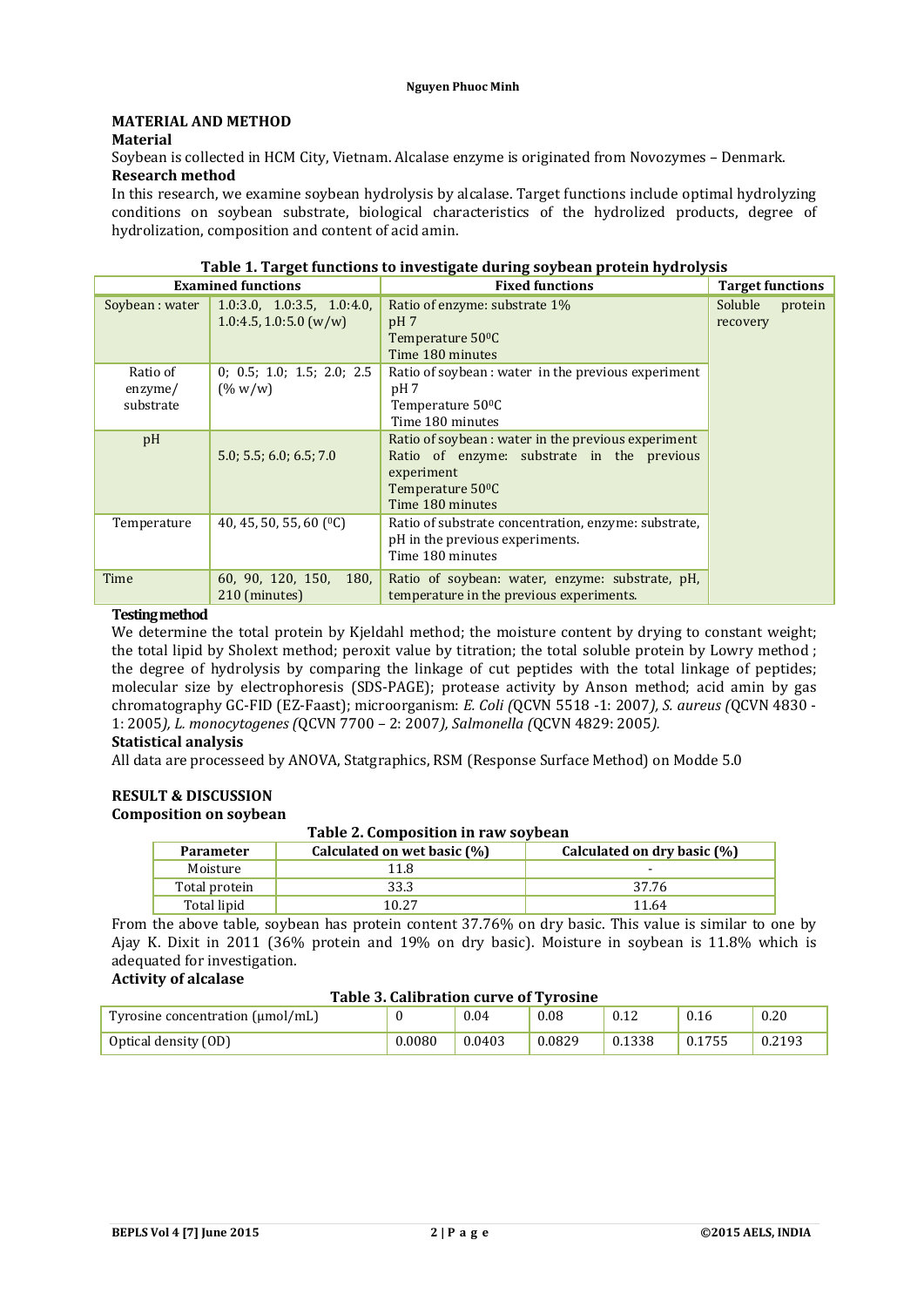

**Table 4. Alcalase activity before and after investigation**

|               | Equivalent mol Tyrosin (µmol/Ml) | Activity $(UI/g)$ |
|---------------|----------------------------------|-------------------|
| <b>Before</b> | 0.1019                           | 1630.6            |
| After         | 0 1 0 1 3                        | 1620.4            |

During experiments, enzyme activity should be examined carefully as well as protected from light, high temperature, air etc.



**Figure 2. Albumin calibration curve**

#### **Hydrolysis by alcalase** *Effect of soybean: water*



**Figure 3. Effect of soybean: water to hydrolysis by alcalase**

From figure 3, with soybean: water ratio 4.5%, we get the highest soluble protein recovery at 95% significant difference.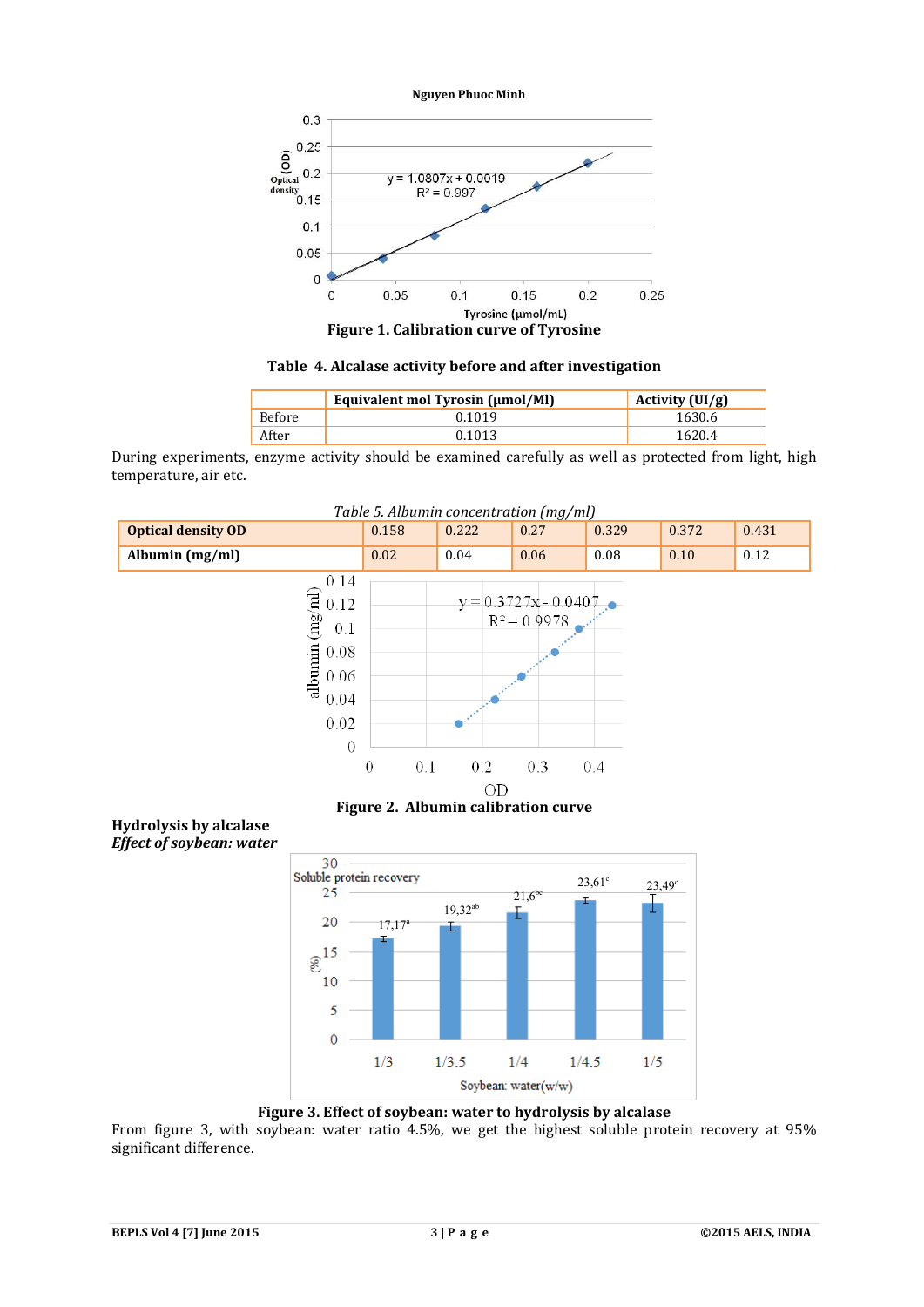# **Effect of enzyme/ substrate**<br>Soluble protein recovery



**Figure 4. Effect of enzyme: substrate to hydrolysis by alcalase**

At ratio of enzyme: substrate 1.5% (w/w) we get the highest soluble protein recovery at 95% significant difference. *Effect of pH*



**Figure 5. Effect of pH to protein hydrolysis by alcalase**





**Figure 6. Effect of temperature to protein hydrolysis by alcalase.**

Hydrolysis temperature 550C is adequated to get the highest soluble protein recovery. *Effect of hydrolysis time*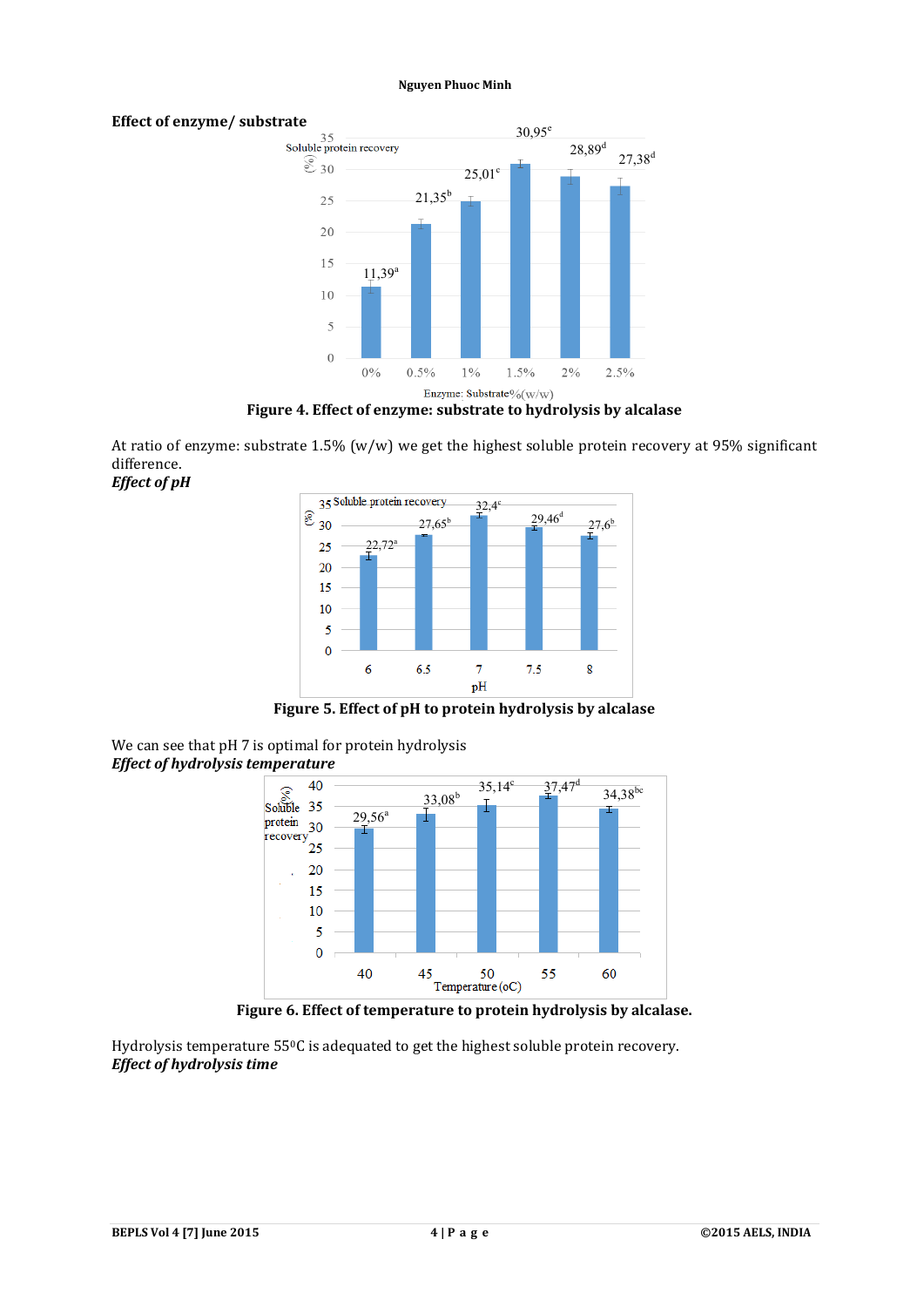



At 180 minutes we get the highest soluble protein recovery so this value is chosen for further research.

#### **Screening the impact factor and optimizing the hydrolysis by alcalase** *Screening the impact factor by model Plackett –Burman*

From above experiments, we draw out some optimal hydrolysis parameters such as: Soybean: water, 1.0:4.5; enzyme: substrate, 1.5%; pH: 7; temperature: 55°C; time: 180 minutes. We conduct the Plackett – Burman model with above five factors in 12 experiments to screen the factors impact to the soluble protein recovery. In Plackett – Burman model, we examine the adjacent value of impact peak at the high  $(+1)$  and low  $(-1)$ . By examining the hydrolyzing conditions of 5 impact factors: Soybean : water  $\in [4;5]$ , core 4.5%; enzyme : substrate  $\in$  [1;2], core 1.5%; pH  $\in$  [6.5;7.5], core 7; temperature  $\in$  [50;60], core  $55\degree$ C; time  $\in$  [150;210], core 180 minutes; target function is the soluble protein recovery (%).

| Code        | Soybean:<br>water | Enzyme:<br>substrate | Ph  | <b>Temperature</b> | <b>Time</b> | <b>Soluble</b><br>protein<br>recovery |
|-------------|-------------------|----------------------|-----|--------------------|-------------|---------------------------------------|
| $+ - - - +$ | 5                 | $\mathbf{1}$         | 6.5 | 50                 | 210         | 25.236                                |
| $+ + - - -$ | 5                 | $\overline{2}$       | 6.5 | 50                 | 150         | 26.316                                |
| $++++-$     | 5                 | $\overline{2}$       | 7.5 | 50                 | 150         | 28.909                                |
| $- - + - -$ | 4                 | $\mathbf{1}$         | 7.5 | 50                 | 150         | 26.964                                |
| $- - + - +$ | 4                 | $\mathbf{1}$         | 7.5 | 50                 | 210         | 25.020                                |
| $-+--+$     | 4                 | $\overline{2}$       | 6.5 | 50                 | 210         | 28.044                                |
| $-+ - + +$  | 4                 | $\overline{2}$       | 6.5 | 60                 | 210         | 36.687                                |
| $+ - - + -$ | 5                 | $\mathbf{1}$         | 6.5 | 60                 | 150         | 31.069                                |
| $+++++$     | 5                 | $\overline{2}$       | 7.5 | 60                 | 210         | 34.527                                |
| ---+-       | 4                 | $\mathbf{1}$         | 6.5 | 60                 | 150         | 31.934                                |
| $+ - + + +$ | 5                 | $\mathbf{1}$         | 7.5 | 60                 | 210         | 27.180                                |
| $- + + + -$ | 4                 | 2                    | 7.5 | 60                 | 150         | 36.903                                |

**Table 6. Plackett – Burman model according to 5 impact factors**

## **Table 7. Impact factor of the examined functions in Plackett – Burman model by alcalase**

| <b>Impact factor</b> | <b>Impact value</b> | Reliability |
|----------------------|---------------------|-------------|
| Temperature          | 6.18                | $0.0008*$   |
| Enzyme: substrate    | 3.92                | $0.0078*$   |
| pH                   | 0.04                | 0.0909      |
| Time                 | $-0.88$             | 0.4114      |
| Soyebean: water      | $-2.01$             | 0.9730      |

From matrix Plackett – Burman we get the protein recovery 25.020% to 36.903%. Among impact factors, temperature has the strongest impact to the soluble protein recovery (6.18) following enzyme / substrate (3.92). Time, soybean: water and pH have not much influences to the soluble protein recovery. From above results, we optimize two factors (enzyme/ substrate and temperature) with the soluble protein recovery as the target function according to RSM - CCC model on Model 5.0.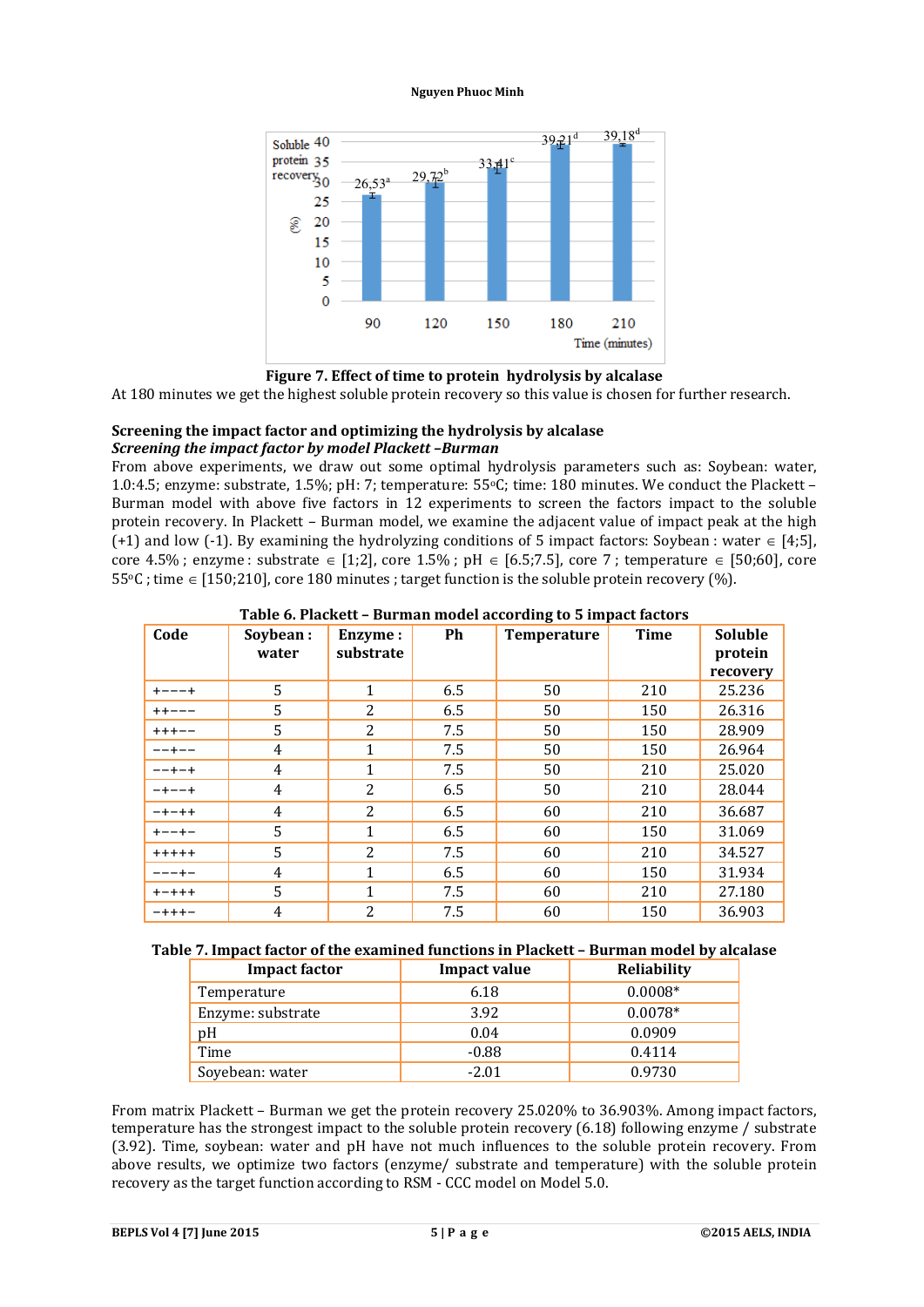## *3.4.2 Optimize the hydrolysis by the experimental planning matrix*

Experiment is conducted in the same two factors enzyme  $(X_1)$  and hydrolysis temperature  $(X_2)$ . From that we draw out the rule of these impacts to the soluble protein recovery (Y%). From this basic, we choose the optimal value for each factor.

Numbers of experiments are  $3^2$  = 9, in which there is one experiment in core. The core experiment is performed in triplicate to verify the significance of these ratios in the regression equation.

|  | Table 8. The experimental planing matrix of two factors and hydrolisation by alcalase |  |
|--|---------------------------------------------------------------------------------------|--|

| N <sub>0</sub> | <b>Root</b>     | $X_1$ | $X_2$ | Y       |
|----------------|-----------------|-------|-------|---------|
| 1              | M1              | 1.0   | 50    | 30.7959 |
| 2              | M <sub>2</sub>  | 2.0   | 50    | 38.3184 |
| 3              | M <sub>3</sub>  | 1.0   | 60    | 36.1931 |
| 4              | M4              | 2.0   | 60    | 37.4720 |
| 5              | M <sub>5</sub>  | 0.8   | 55    | 32.4246 |
| 6              | M6              | 2.2   | 55    | 35.9800 |
| 7              | M <sub>7</sub>  | 1.5   | 48    | 25.0197 |
| 8              | M8              | 1.5   | 62    | 31.5037 |
| 9              | M <sub>9</sub>  | 1.5   | 55    | 41.0957 |
| 10             | M <sub>10</sub> | 1.5   | 55    | 40.2431 |
| 11             | M11             | 1.5   | 55    | 40.8825 |

| Table 5. Values of the regression equation by alcalase |                                  |                              |          |                  |          |  |  |
|--------------------------------------------------------|----------------------------------|------------------------------|----------|------------------|----------|--|--|
|                                                        | Value the regression<br>equation | <b>Standard</b><br>deviation | P        | Conf. $int(\pm)$ | Remark   |  |  |
| <b>Constant</b>                                        | 40.6177                          | 0.553357                     | 8.89E-09 | 1.42245          |          |  |  |
| $X_1$                                                  | 1.32601                          | 0.311391                     | 0.008027 | 0.800458         | Accepted |  |  |
| X <sub>2</sub>                                         | 1.4599                           | 0.311391                     | 0.005393 | 0.800458         | Accepted |  |  |
| $X_1^*X_1$                                             | $-1.62687$                       | 0.245528                     | 0.001179 | 0.63115          | Accepted |  |  |
| $X_2^*X_2$                                             | $-3.11202$                       | 0.245528                     | 5.43E-05 | 0.63115          | Accepted |  |  |
| $X_1^*X_2$                                             | $-1.56089$                       | 0.539346                     | 0.034026 | 1.38643          | Accepted |  |  |
| $N = 11$                                               | $Q^2 =$                          |                              | 0.773    | Cond. $no. =$    | 38.788   |  |  |
| $DF = 5$                                               | $R^2 =$                          |                              | 0.977    | $Y - miss =$     | $\Omega$ |  |  |
|                                                        | $R^2\text{Adj.} =$               | 0.954                        |          | $RSD =$          | 10.787   |  |  |
|                                                        |                                  |                              |          | Conf. $lev =$    | 0.95     |  |  |

## **Table 9. Values of the regression equation by alcalase**

From above data, we draw out the regression equation to express the correlation between enzyme concentration and temperature to hydrolysis.

 $Y = 40.62 + 1.33X_1 + 1.46X_2 - 1.63X_1^2 - 3.11X_2^2 - 1.56X_1X_2$ 

The regression equation is expressed on 3 dimensional axis and response surface.



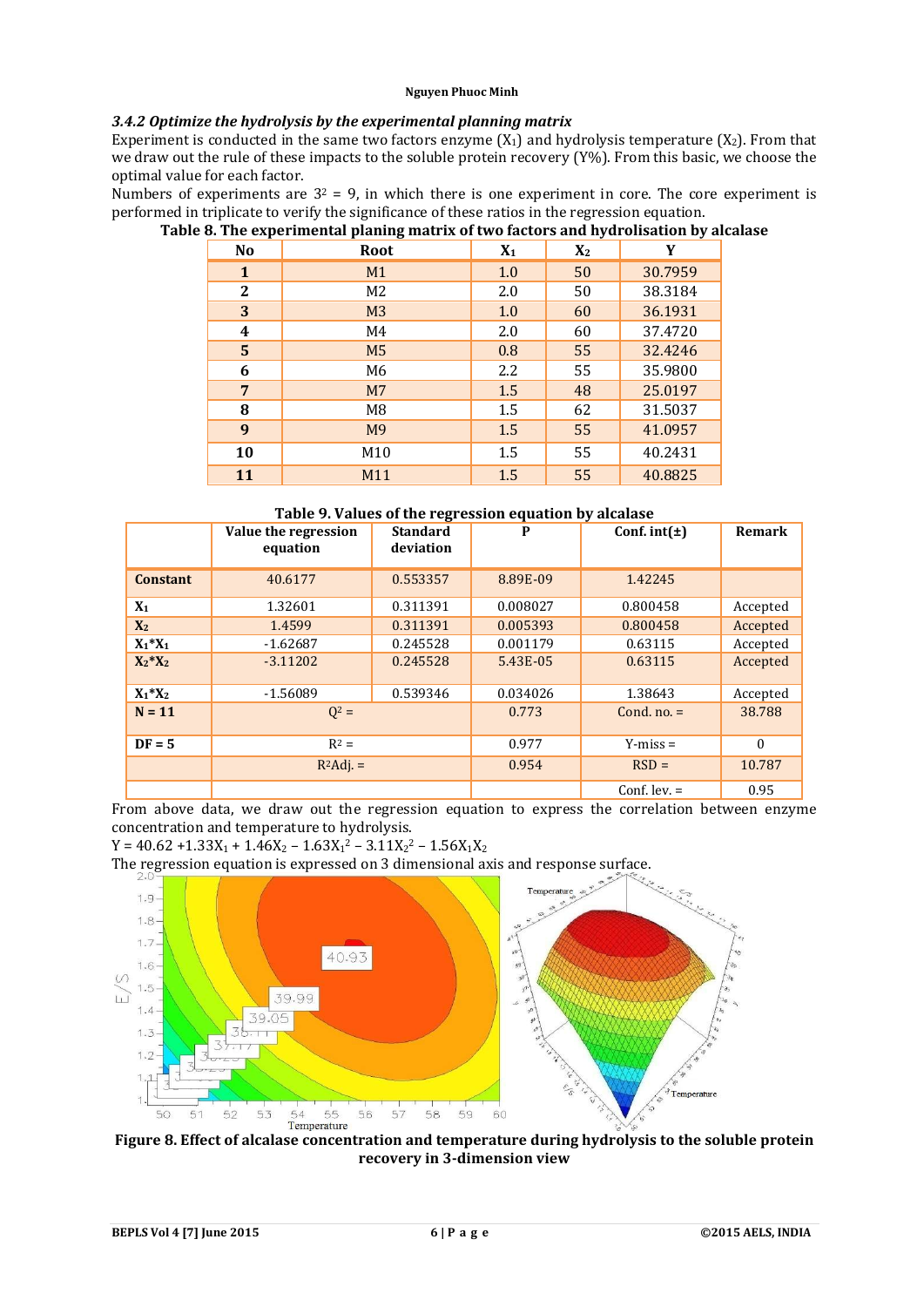From calculation, the soluble protein recovery is estimated at 40.93%. However, in three replications we get the soluble protein recovery  $41.32 \pm 0.13\%$ .

## **Degree of hydrolysis**

| Table To. Degree of hydrolysis by alcalase |                      |                    |  |  |  |
|--------------------------------------------|----------------------|--------------------|--|--|--|
| Enzyme                                     | Degree of hydrolysis | Average            |  |  |  |
|                                            | 35.417               |                    |  |  |  |
| Alcalase                                   | 36.363               | $35.73 \pm 0.55$ % |  |  |  |
|                                            | 35.417               |                    |  |  |  |

# **Table 10. Degree of hydrolysis by alcalase**

## **Quality of protein powder**

## *Molecular size of hydrolized soybean protein powder*

By electrophoresis, we see that the molecular size of peptide hydrolized by alcalase is below 8.5kDa. Short peptides entering human body is easily metabolized as functional food [26]. There are several research demonstrated the functional health effect of bioactive peptides. They proved that alcalase can produce many bioactive peptides having anti-oxidation property [25]. After 5 hours of activation in prevention OH- 36.43%, ROO<sup>-</sup> 46.24%, to eliminate  $O<sub>2</sub>$  [25]. They demonstrated bioactive peptide originated from soybean protein to treat cancer [23]. They showed the short peptides to prevent blood pressure [19]. Bioactive peptides had tiny molecular size effective in absorption [20]. Medium bioactive peptide having molecular size 2-5 kDa was suitable for functional food. Bioactive peptides in size 1-2 kDa was appropriated for sportman or patient [5]. Bioactive peptide below 1kDa was suitable to treat allergy [16]. *Identification and quantification of acid amin in the hysrolized protein powder*

| Acid amin              | Content                  |  |  |  |
|------------------------|--------------------------|--|--|--|
|                        | Enzyme alcalase (g/100g) |  |  |  |
| Glycine                | 0.55                     |  |  |  |
| Valine                 | 0.46                     |  |  |  |
| Leucine                | 0.96                     |  |  |  |
| Isoleucine             | 0.44                     |  |  |  |
| Threonine              | 0.44                     |  |  |  |
| Serine                 | 1.44                     |  |  |  |
| Proline                | 0.85                     |  |  |  |
| Aspartic acid          | 1.44                     |  |  |  |
| Methionine             | 0.09                     |  |  |  |
| Trans-4-Hydroxyproline | 0.06                     |  |  |  |
| Acid glutamic          | 1.89                     |  |  |  |
| Phenylalanine          | 0.88                     |  |  |  |
| Lysine                 | 1.06                     |  |  |  |
| Histidine              | 0.60                     |  |  |  |
| Tyrosine               | 0.24                     |  |  |  |
| Cystine (C-C)          | 0.05                     |  |  |  |
| Glycine                | 0.55                     |  |  |  |
| Valine                 | 0.46                     |  |  |  |
| Total acid amin        | 12.03                    |  |  |  |

|  |  |  |  | Table 11. Acid amin content in soyeban protein powder hydrolized by alcalase |
|--|--|--|--|------------------------------------------------------------------------------|

Acid amin in protein powder is analyzed by gas chromatography (GC/FID). Protein powder from soybean contains 20 kinds of acid amin necessary for direct consumption. Acid amin irreplacable (Val, Leu, Ile, Thr, Met, Phe, Lys) having the high percentage 32.2% regarding to alcalase. So the hydrolized protein powder by alcalase was appropriated as supplementation for patient [12, 4]. Branch acid amin originated from alcalase had leucine 0.96g/100g, isoleucine 0.44g/100g, valine 0.46g/100g equivalent to leucine: isoleucine: valine at 2:1:1. They examined the branch acid amin of leucine: isoleucine: valine at ratio 0.5:1:1, 1:1:1, 2:1:1 and 4:1:1 [10]. They found that the optimal ratio for the branch acid amin of leucine: isoleucine: valine as 1:1:1 and 2:1:1. Leucine, isoleucine and valine were investigated to prevent liver cancer [11, 21, 28] and food nutrition for patient [10]. Bioactive peptide can be considered as a good food source for enteral tube feeding [17, 27].

*Physio-chemical characteristics of the hydrolized protein powder*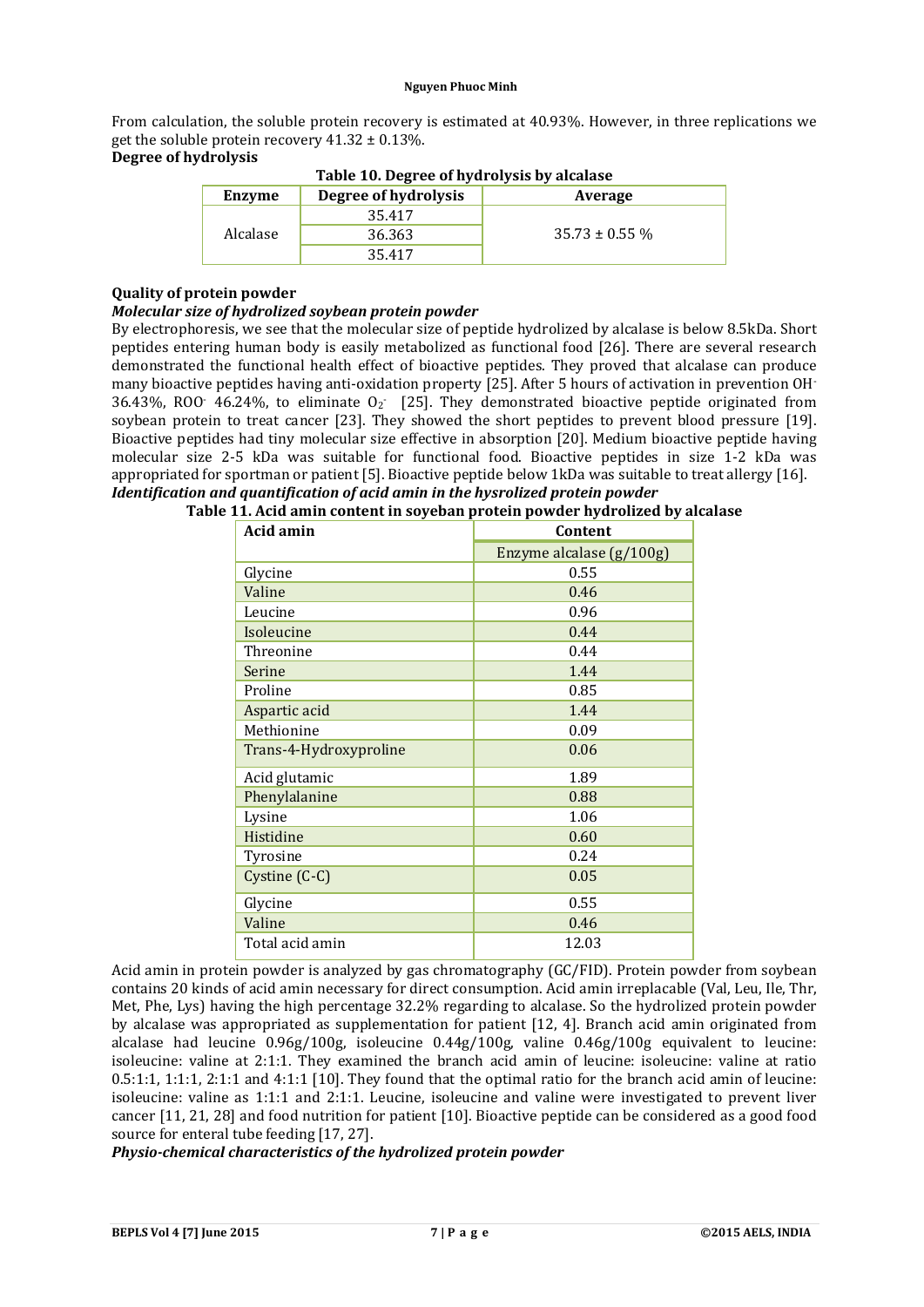| <b>Testing parameter</b> | <b>Enzyme alcalase</b> |  |
|--------------------------|------------------------|--|
| Lipid                    | 2.25%                  |  |
| Carbohydrate             | 68.8%                  |  |
| <b>Total</b>             | 61.5%                  |  |
| <b>Moisture</b>          | 3.9%                   |  |
| Protein                  | 22.5%                  |  |
| Peroxide                 | Not detected           |  |

The hydrolized protein **produced** protein powder has low

moisture content 3.9% so that is ideal for storage. According to QCVN 5-2/2010, moisture in protein powder should be below 5%. Lipid content 2.25% is quite low. Comparing to QCVN 5-2:2010/BYT lipid content should be 1.5 to 2.6%. Peroxide is in limit 10 meq/kg so it can prevent oxidation. Analyzed result from the hydrolized protein powder, the protein content was 22.5%. This ratio was quite high. Moreover, molecular size of protein powder hydrolized by alcalase was below 8.5kDa so that is suitable for metabolism in patient meal [15].

## *Microorganism in the hydrolized protein powder*

| Microorganism    | <b>Detection limit</b> | <b>Result</b> |              | Unit  |
|------------------|------------------------|---------------|--------------|-------|
| E. coli          | $10 \text{ cfty/g}$    |               |              | ctu/g |
| S. aureus        | $100 \text{ cfty/g}$   | Not detected  | Not detected | ctu/g |
| L. monocytogenes | $100 \text{ cfty/g}$   | Not detected  | Not detected | ctu/g |
| Salmonella       | Not detected           | Not detected  | Not detected | cfu/g |

The hydrolized protein powder is suitable to standard of Vietnam QCVN 5-2/2010/BYT. Moreover, the pleasant taste is evaluated on the hydrolized protein powder which quite differs with product investigated another research [8].

#### **CONCLUSION**

Peptides with biological activities, released during gastrointestinal digestion or food processing, play an important role in metabolic regulation and modulation, suggesting their potential use as nutraceuticals and functional food ingredients for health promotion and disease risk reduction. The soluble protein recovery by alcalase is  $41.32 \pm 0.13\%$ . The electrophoresis executed by alcalase shows the short bioactive peptide 8.5kDa. Composition of acid amine in the hydrolized protein powder by alcalase is leucine: isoleucine: valine by ratio 3: 1: 1.

#### **REFERENCES**

- 1. Ajay K. Dixit (2011). Soybean constituents and their function benfits. *Opportunity, challenge and Scope of natural products in medicinal chemistry*, pp. 367 – 383.
- 2. Bernard F. Gibbs, Alexandre Zougman,Robert Masse,Catherine Mulligan (2004). Production and characterization of bioactive peptides from soy hydrolysate and so.y-fermented food. *Food Research International* Volume 37, Issue 2, Pages 123–131.
- 3. Brij Pal Singh, Shilpa Vij, Subrota Hati (2014). Functional significance of bioactive peptides derived from soybean. *Peptides* Volume 54, Pages 171–179.
- 4. J.T.Brosnan and M.E. Brosnan (2006). Branched-chain amino acids: Enzymee and subtrate regulation," *American society for Nutrition*, vol. 6, pp. 207-211.
- 5. Cornelly van de Ven (2001). Emulsion Properties of Casein and Whey Protein Hydrolysates and the Relation with Other Hydrolysate Characteristics, *J. Agric. Food Chem*, pp 5005–5012.
- 6. Erdman, J.J.W. (1995). Control of serum lipids with soy protein. *The New England Journal of Medicine*, Vol. 333, No. 5, 313–315.
- 7. Friedman, M. & Brandon, D.L. (2001). Nutritional and health benefits of soy proteins. *Journal of Agricultural and Food Chemistry*. Vol. 49, No. 3, 1069–1086.
- 8. Heidi Geisenhoff (2009). Bitterness of soya protein hydrolysates according to molecular weight of peptides. Graduate Theses and Dissertations, pp 10913.
- 9. Hermansen, K.; Hansen, B.; Jacobsen, R.; Clausen, P.; Dalgaard, M. Dinesen, B.; Holst, J.J.; Pedersen, E. & Astrup, A. (2005). Effects of soy supplementation on blood lipids and arterial function in hypercholesterolaemic subjects. *European Journal of Clinical Nutrition*. Vol. 59, No. 7, 843–850.
- 10. Y.Iwasawa, T.Kishi, M.Morita, K.Ikeda, H.Shima, T.Sato (1991). Optimal ratio of individual branched-chain amino acids in total parenteral nutrition of injured rats. *J. Parenteral Enteral Nutr.*, vol. 15, pp. 612-618.
- 11. E.K.Kim (2009). Purification and characterisation of antioxidative peptides from enzymeatic hydrolysates of venison protein. *Food Chem*., pp. 1365-1370.